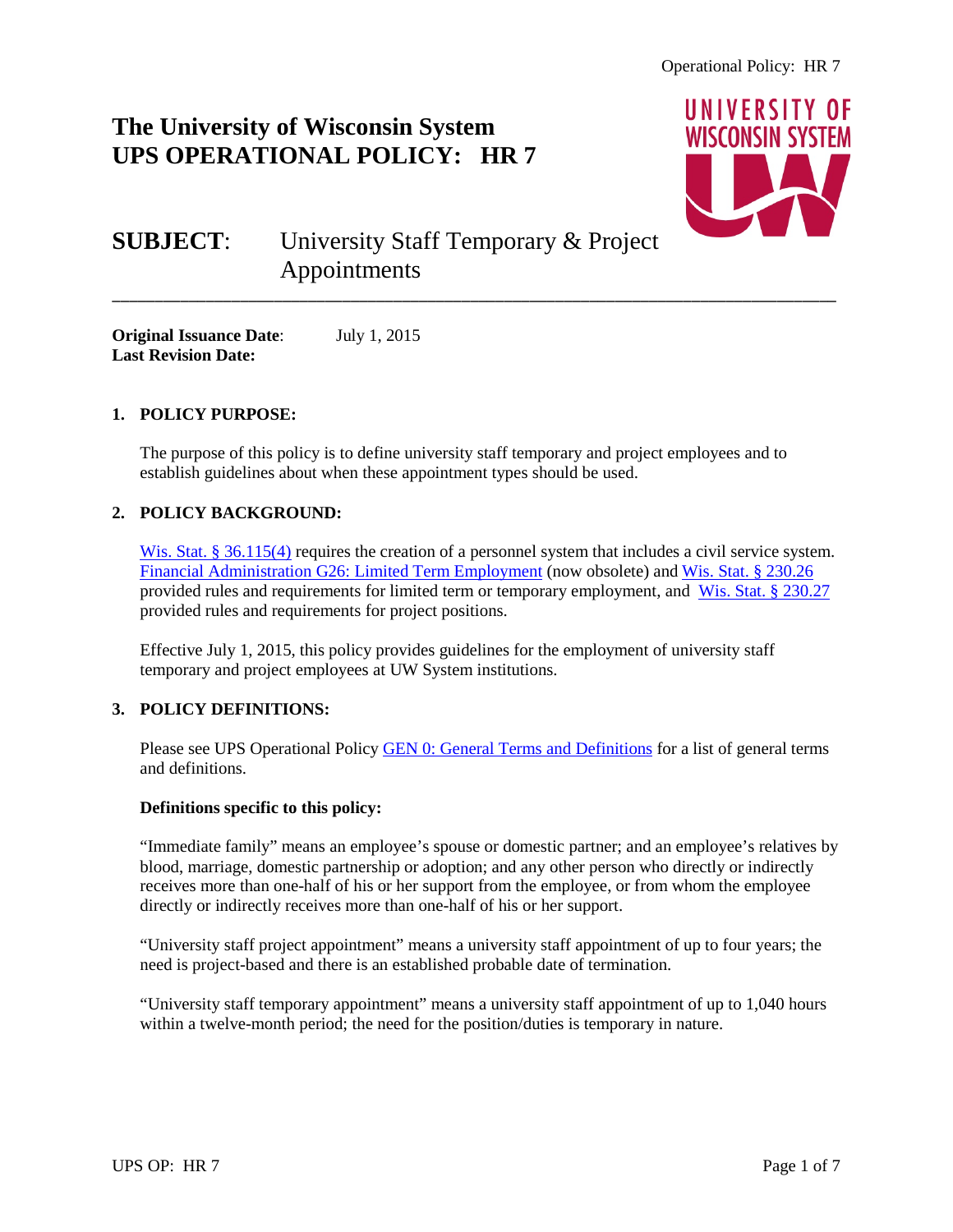## **4. POLICY:**

University staff positions may be filled on a temporary or project basis if the work to be done by the individual in this type of appointment is not of an on-going nature.

#### **A. Temporary Appointment**

#### (1) **Attributes Specific to a Temporary Appointment**

- (a) UW System institutions must develop their own recruitment and assessment methods for hiring temporary staff.
- (b) Temporary employees are assigned to Compensation Category F as outlined in UPS Operational Policy UPS Operational Policy [TC: 3 Compensation.](https://www.wisconsin.edu/ohrwd/download/policies/ops/tc3.pdf) The institution has the authority to set the employee's salary no lower than both the state and federal minimum wages (unless [subminimum wages](https://www.dol.gov/whd/regs/compliance/whdfs39.pdf) are authorized pursuant to Section 14 of the Fair Labor Standards Act and [Wis. Stat. § 104.07\)](https://docs.legis.wisconsin.gov/statutes/statutes/104/07), and no higher than the pay range maximum for the position title. See UPS Operational Policy [TC: 3 Compensation](https://www.wisconsin.edu/ohrwd/download/policies/ops/tc3.pdf) for additional information about compensation for university staff temporary employees.
- (c) Temporary employees have no expectation of continued employment. The total time worked by an individual temporary employee in a temporary appointment cannot exceed 1,040 hours in a 12-month period.
- (d) Temporary employees are hired for positions where the hours worked by the employee will never exceed 1,040 hours in a 12-month period because the position is seasonal in nature or occurs on an irregular basis (e.g., agricultural workers, special events staff, or support staff during peak student registration periods).
- (e) Positions filled as a temporary appointment will not count in an institution's full time equivalent (FTE) report.
- (f) There is no restriction on hiring non-residents of Wisconsin.
- (g) Unless the situation fits the exceptions outlined in (h) below, when an employee in a temporary appointment works 1,040 hours within a 12-month period, and the need for the duties to be performed would result in the temporary employee exceeding the 1,040 hour limit, the institution must consider two options:
	- Filling the position with an expectation of continued appointment; or
	- Filling the position with a project appointment.
- (h) Upon institutional approval, a temporary employee may be eligible to work beyond 1,040 hours in a 12-month period for any of the following reasons:
	- Coverage during an approved extended leave such as an FMLA leave.
		- o The temporary appointment must be tied to the specific leave for an employee with an on-going appointment that resulted in the need for the temporary employee.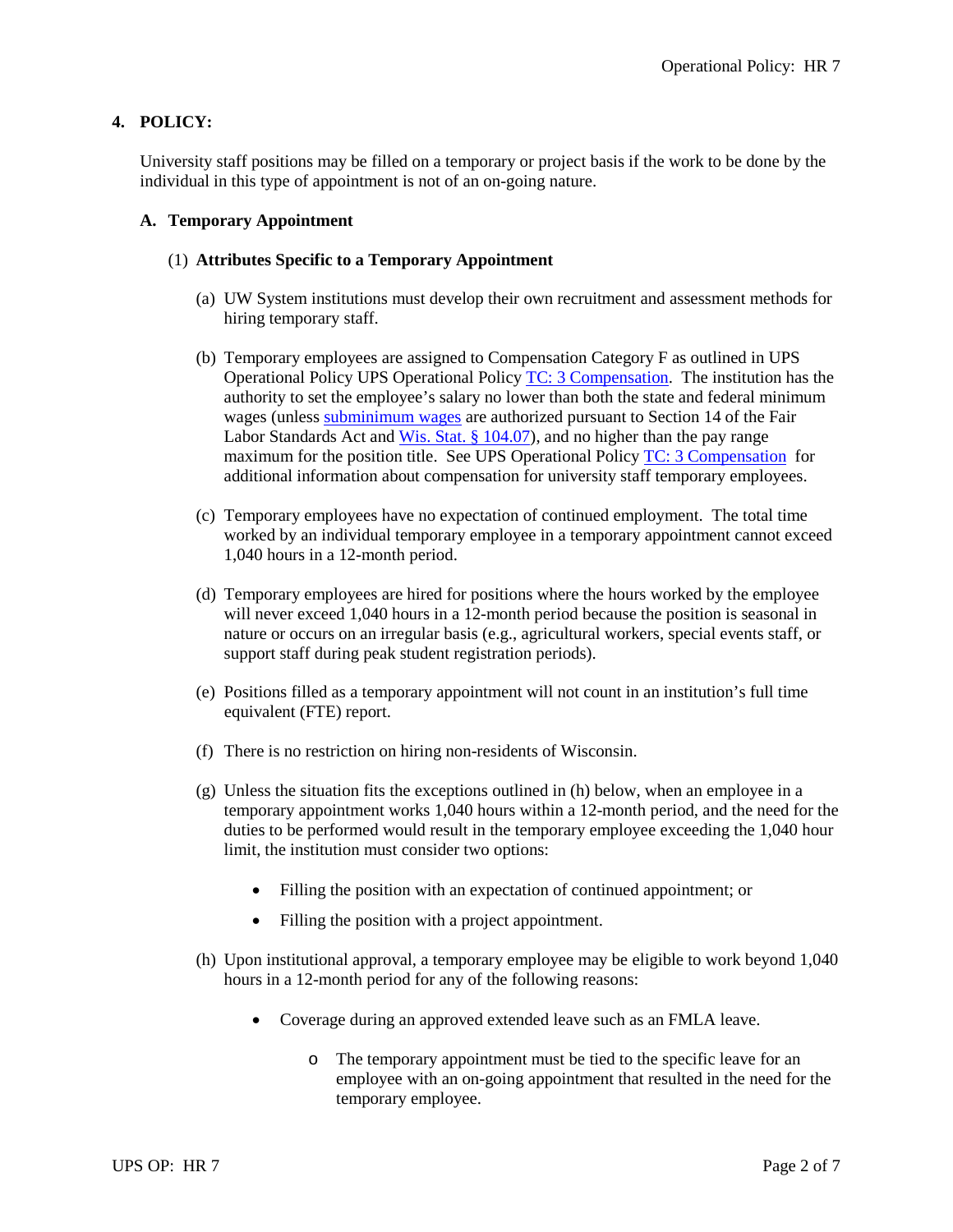- o The extension beyond 1,040 hours can include an overlap of an ongoing appointment and temporary staff to allow for training prior to the leave or a transition period after the employee with an ongoing appointment has returned to work.
- Coverage during an extended period of recruitment.
	- o The temporary appointment must be tied to the specific vacancy that resulted in the need for coverage by a temporary employee.
- Coverage after layoff notices to university staff have been given or the closing of an operational unit has been announced.
	- o The temporary appointment must have an established end date identified at the start of the appointment that coincides with the established closing or layoff date.

#### (2) **Multiple Temporary Appointments**

#### (a) **Different Positions**

Concurrent temporary appointments may be used if the temporary appointments are for different positions. The following factors should be considered when reviewing multiple temporary appointments for purposes of determining whether or not they are different appointments. All factors should be considered collectively; no one factor will be determinative.

- At least 50% of the duties of each temporary position must be different from the duties of the other temporary position held;
- A different title or working title is appropriate for each position;
- The employee attained the multiple positions through separate recruitments;
- The appointments are in different employing units;
- The appointments report to different supervisors.

#### (b) **Successive Temporary Appointments**

Successive temporary appointments can be made if the employee is working in different positions per (a) above. If the employee reaches the 1,040 hour limit within a 12-month period, but the work of the position continues, the employee must be terminated and a new temporary employee appointed or the position must be filled as a project appointment or with a university staff appointment with the expectation of continued employment.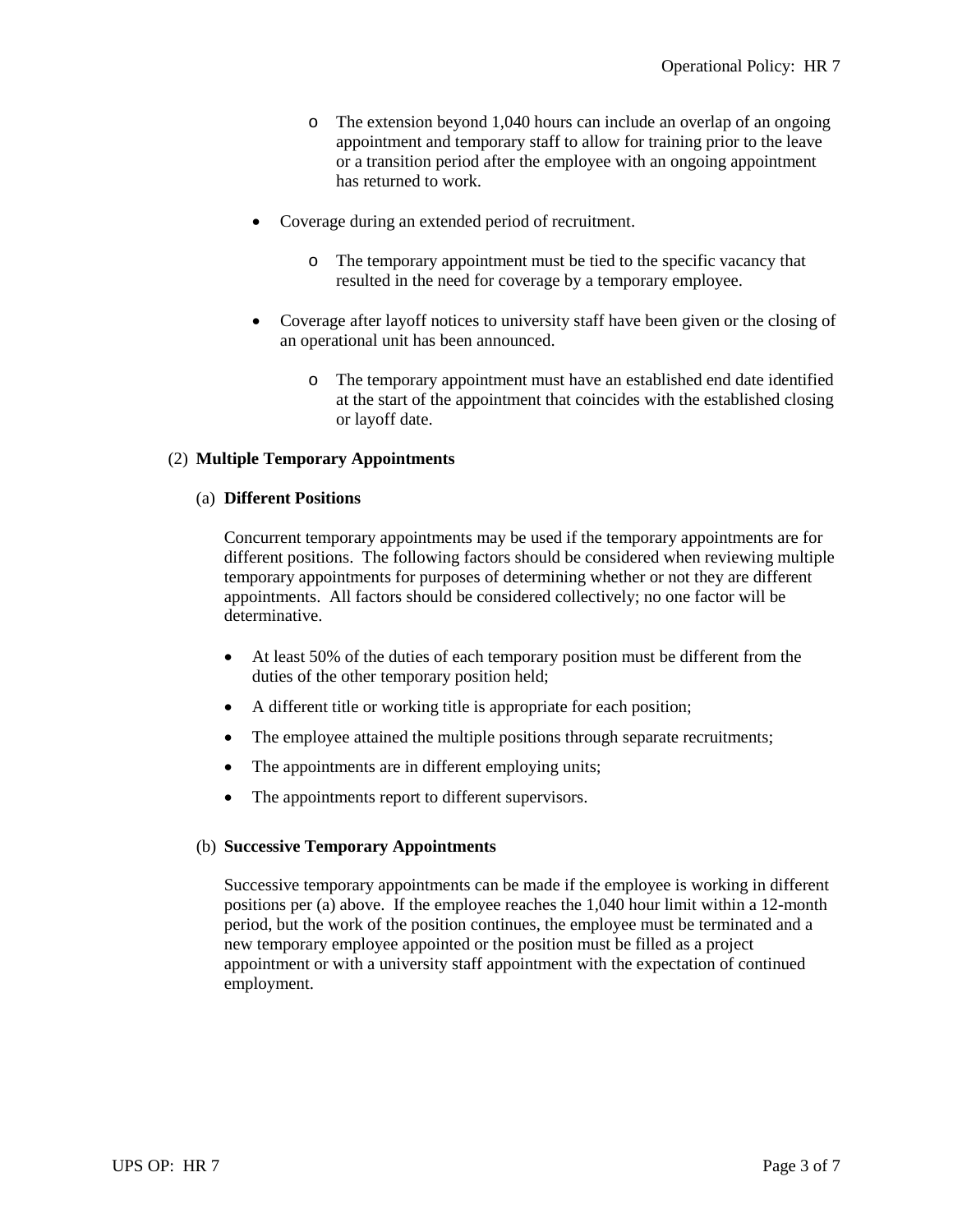#### **B. Project Appointment**

#### (1) **Attributes Specific to a Project Appointment**

- (a) UW System institutions shall use the merit-based principles as outlined in UPS Operational Policy [TC: 1 Recruitment Policies](https://www.wisconsin.edu/ohrwd/download/policies/ops/tc1.pdf) when hiring project employees.
- (b) Project employees are hired for positions when there is a temporary workload increase or for a planned undertaking which is not a regular function of the department and for which there is an established probable date of termination, and there is no expectation of continued employment.
- (c) The total duration of a project appointment cannot exceed four years. If a project appointment is originally established for less than four years, it may be extended; however, the total duration of the original and extended appointment shall not exceed four years.
- (d) Positions filled as a project appointment will count in an institution's full time equivalent (FTE) report.
- (e) If the duties of the project appointment are expected to be continuous or exceed four years, the institution should consider filling the position with a university staff appointment with the expectation of continued employment.
- (f) Project employees are assigned to Compensation Category F as outlined in UPS Operational Policy [TC: 3 Compensation](https://www.wisconsin.edu/ohrwd/download/policies/ops/tc3.pdf) . The institution has the authority to set the employee's salary within the established salary range for the position's title.

#### **C. Attributes of Both Temporary and Project Appointments**

#### (1) **"At Will" Employment**

Both temporary and project employees are "at will," meaning an institution can terminate the appointment without notice for any or no reason, provided it is not based on prohibited discrimination. It is recommended that an institution, where practicable, provide a minimum two-week notice of termination.

#### (2) **Family Members**

In accordance with section III.C.(2)(e) of [Regent Policy Document 20-22 Code of Ethics,](https://www.wisconsin.edu/regents/policies/code-of-ethics/) no employee may recommend or make a temporary or project appointment or supervise the position when the person to be hired or supervised is a member of the employee's immediate family.

#### (3) **FLSA Status**

University staff temporary employees are not exempt from the overtime provisions of the Fair Labor Standards Act (FLSA). If a temporary employee has more than one appointment, under the FLSA all hours worked for a UW System institution within a work week are combined to determine the total hours worked in any given workweek.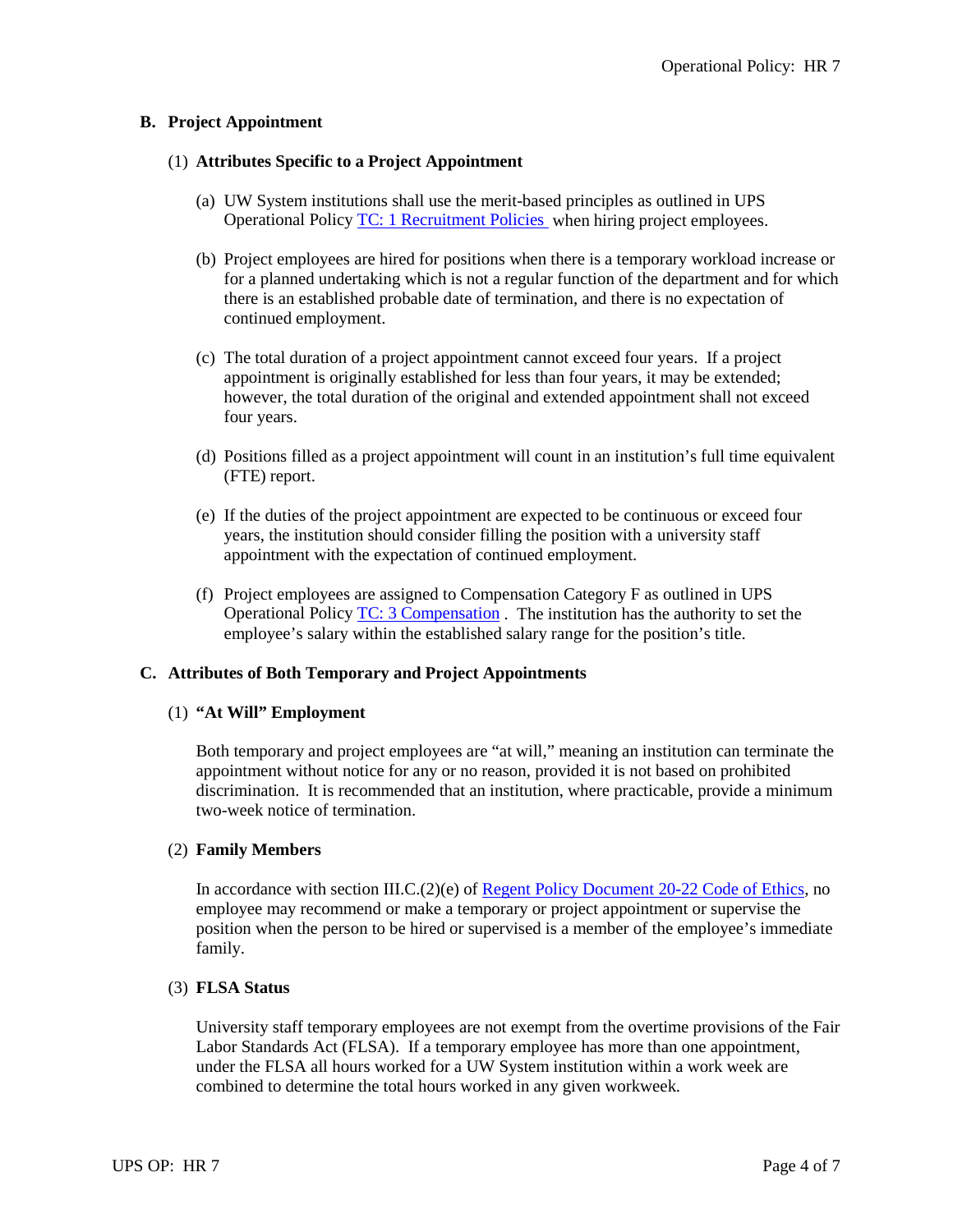If the employee's duties are exempt from the FLSA overtime provisions, the position should be filled as academic staff – fixed terminal.

See UPS Operational Policy [HR: 4 FLSA Designation](https://www.wisconsin.edu/ohrwd/download/policies/ops/hr4.pdf) for detailed information.

#### (4) **Notification to Employee of Appointment Terms**

The employing institution is responsible for informing the temporary or project employee of his/her status at the time a temporary or project appointment is made. The temporary or project employee must be given a written communication that includes, at a minimum:

- An explanation of the duties and nature of temporary or project employment, specifically stating that there is no expectation of continued employment.
- An explanation of the potential benefits available to the temporary or project employee.
- A brief summary of the policy regarding temporary or project employment.
- An explanation of the institution's authority to terminate the appointment at any time.
- A place for the appointee and the appointing authority or designee to sign the acknowledgment.

#### **D. Temporary and Project Employee Benefits**

- (1) Temporary and project employees are subject to the Wisconsin Retirement System (WRS) eligibility requirements in Wis. Stat.  $\S\S 40.02(26)$  and  $40.22$ , and in Chapter 3 of the WRS [administrative manual.](http://etf.wi.gov/employers/wrschap3.pdf)
- (2) All temporary and project employees may participate in the following benefit plans, regardless of whether or not they are covered by the WRS:
	- Tax-Sheltered Annuity 403(b) Program
	- Wisconsin Deferred Compensation 457 Program
	- Long-Term Care Insurance
- (3) Temporary and project employees must be covered by the WRS in order to be eligible for coverage under all benefit plans except those listed in (2) above.

NOTE – employees with a university staff temporary appointment may not participate in the Employee Reimbursement Account (ERA) program.

#### (4) **Eligibility for Employer Contribution Towards Health Insurance**

#### (a) **Temporary Employees**

Temporary employees must be covered by the Wisconsin Retirement System in order to be eligible for health insurance. They are eligible for the employer contribution towards health insurance on the first of the month on or following the completion of two months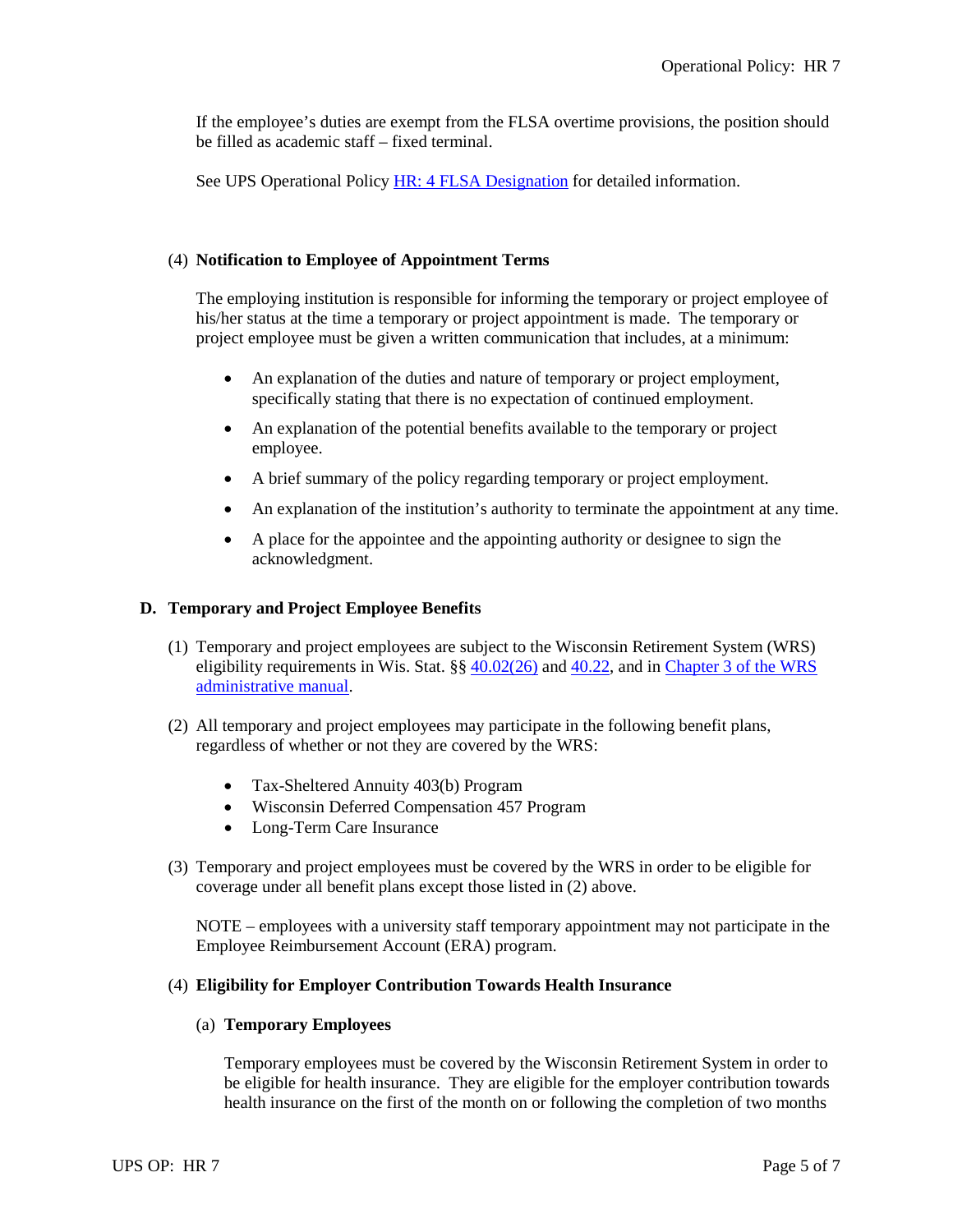of WRS state service per Wis. Stat. §  $40.05(4)(a)$ ?. If a temporary employee wants to enroll in health insurance when first eligible for the employer contribution towards health insurance, the employee must submit an application on or before the first of the month following the completion of two months of state service as a WRS participant.

If an employee holds only one WRS-covered temporary appointment and no other WRScovered appointment, the employee is required to pay the less-than-half time rates for health insurance.

If an employee has a WRS-covered temporary appointment and at least one other WRScovered appointment within UW System, and works at least 50% time between the appointments, the employee is eligible for the full employer contribution towards health insurance [\(State Group Health Insurance Administration Manual –](http://www.etf.wi.gov/employers/healthstate_chap3.pdf) Section 303B).

#### (b) **Project Employees**

Project employees are eligible for the employer contribution towards health insurance on the first of the month on or following the completion of two months of WRS state service. If a project employee wants to enroll in health insurance when first eligible for the employer contribution towards health insurance, the employee must submit an application on or before the first of the month following the completion of two months of state service as a WRS participant.

Project employees are eligible for the full employer contribution towards health insurance provided they work at least 50% time.

## **E. Temporary and Project Employee Paid Leave Benefits**

- (1) Temporary employees are not eligible for paid leave benefits.
- (2) Project employees are eligible for the same paid leave benefits available to university staff with an expectation of continued employment.
	- All leave earned in a project appointment will transfer into any successive leave-eligible appointment.
- At termination, sick leave is treated like the sick leave for university staff with an expectation of continued employment – see UPS Operational Policy [BN 3: Sick Leave](https://www.wisconsin.edu/ohrwd/download/policies/ops/bn3.pdf) (this includes sick leave reinstatement provisions) for additional information.
	- Time in a project appointment counts towards continuous service.
	- Employees in project appointments on July 1, 2015 who have never attained permanent status will have a continuous service date of July 1, 2015.
	- Employees hired on or after July 1, 2015 will have a continuous service date established.

#### **5. RELATED DOCUMENTS:**

UPS Operational Policy BN1: [Vacation, Paid Leave Banks, and Vacation Cash Payouts](https://www.wisconsin.edu/ohrwd/download/policies/ops/bn1.pdf) UPS Operational Policy BN 2: [Personal Holiday and Legal Holiday Administration](https://www.wisconsin.edu/ohrwd/download/policies/ops/bn2.pdf) [UPS Operational Policy BN 3:](https://www.wisconsin.edu/ohrwd/download/policies/ops/bn3.pdf) Sick Leave